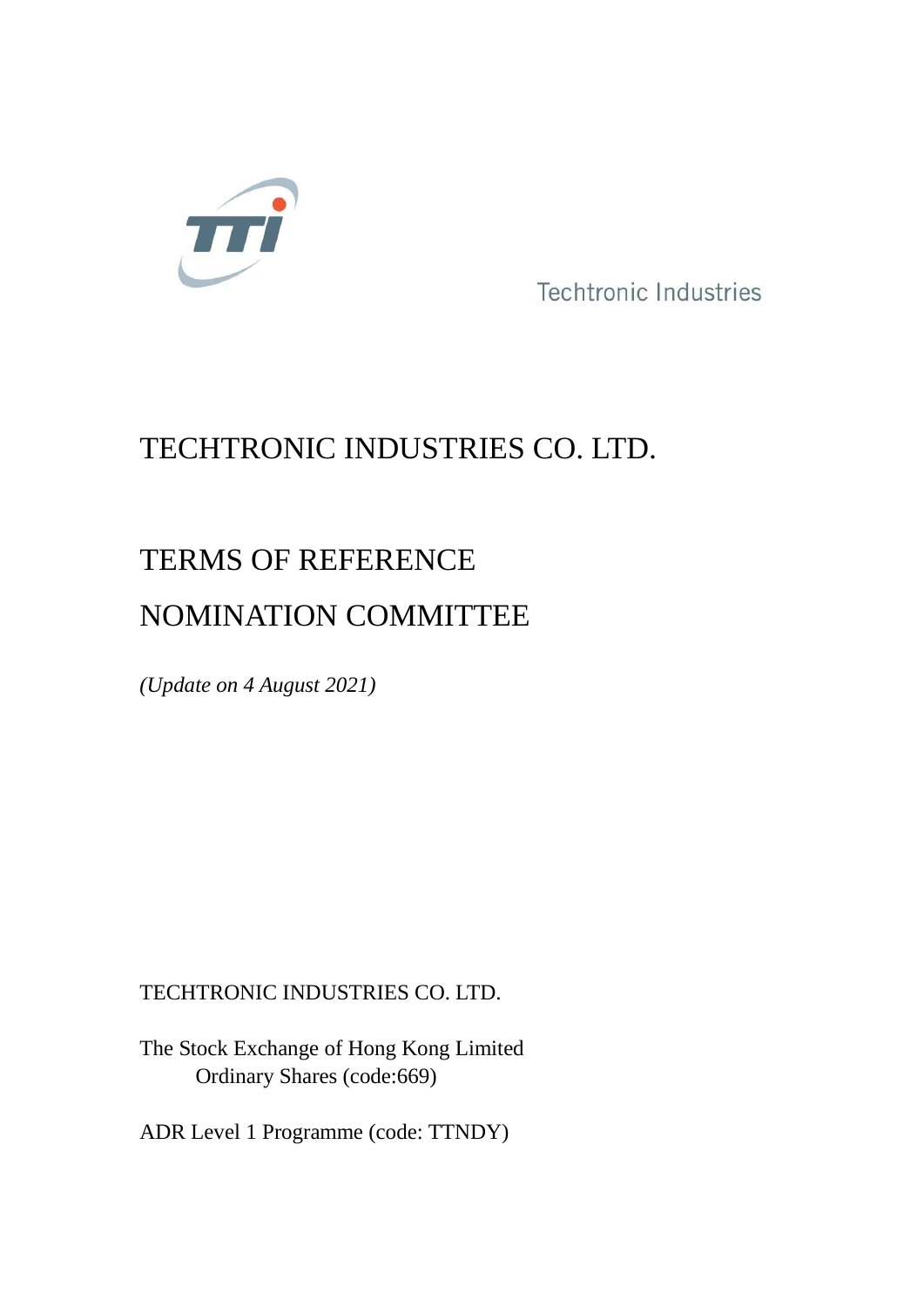### **Techtronic Industries Co. Ltd. (the "Company") Terms of Reference for Nomination Committee**

#### **Constitution**

The board of directors (the "Board") of the Company has established a standing committee of the Board known as the Nomination Committee.

#### **Members**

Mr. Horst Julius Pudwill (Chairman of the Nomination Committee) Mr. Johannes-Gerhard Hesse Mr. Robert Hinman Getz

#### **Objectives**

The Nomination Committee has been established to ensure a fair and transparent process of Board appointments, in particular to assist the Board to identify suitable candidates and make recommendations for consideration of the Board and shareholders.

#### **Membership**

The Nomination Committee and its chairman shall be appointed by the Board and can be removed by the Board at its sole discretion.

The chairman of Nomination Committee must be the chairman of the Board or an independent non-executive director and the majority of its members (the "Members" and a "Member" refers to any one of them) shall be independent non-executive directors.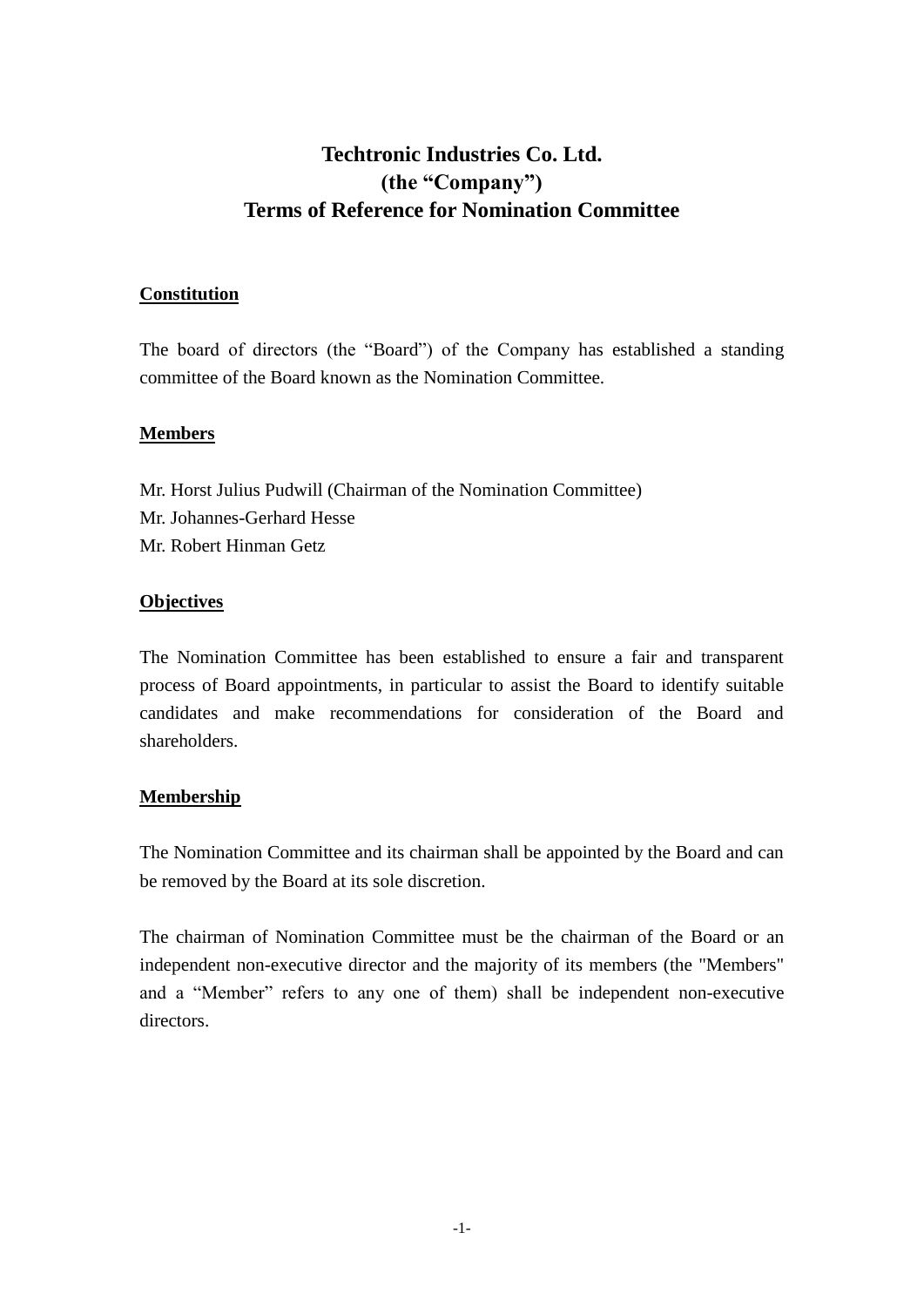The Board shall from time to time vary the composition of the Nomination Committee as may be required by the Rules Governing the Listing of Securities on the Stock Exchange of Hong Kong Limited (the "Listing Rules") (as modified from time to time) or the rules of any other stock exchange in respect of which the shares of the Company are listed or quoted, or other codes, rules and regulations as may be prescribed by the Hong Kong Securities and Futures Commission or any other applicable regulatory authority from time to time (the "Applicable Laws").

The term of office of a Member will generally not be set beforehand. It will, *inter alia*, depend on the composition of the Board as a whole and that of other committees from time to time.

The company secretary of the Company (the "Company Secretary") shall be the secretary of the Nomination Committee. The Company Secretary may delegate his duties, or parts thereof, under these Terms of Reference, to a deputy appointed by him in consultation with the chairman of the Nomination Committee.

#### **Authority**

The Nomination Committee shall report directly to the Board on its decisions or recommendations, unless there are legal or regulatory restrictions on its ability to do so (such as a restriction on disclosure due to regulatory requirements).

The Nomination Committee shall be provided with sufficient resources to discharge its duties. Where necessary, the Nomination Committee shall seek independent professional advice, at the Company's expense, to perform its responsibilities.

The Nomination Committee may delegate its authority to subcommittees or the chairman of the Nomination Committee when it deems appropriate and in the best interests of the Company.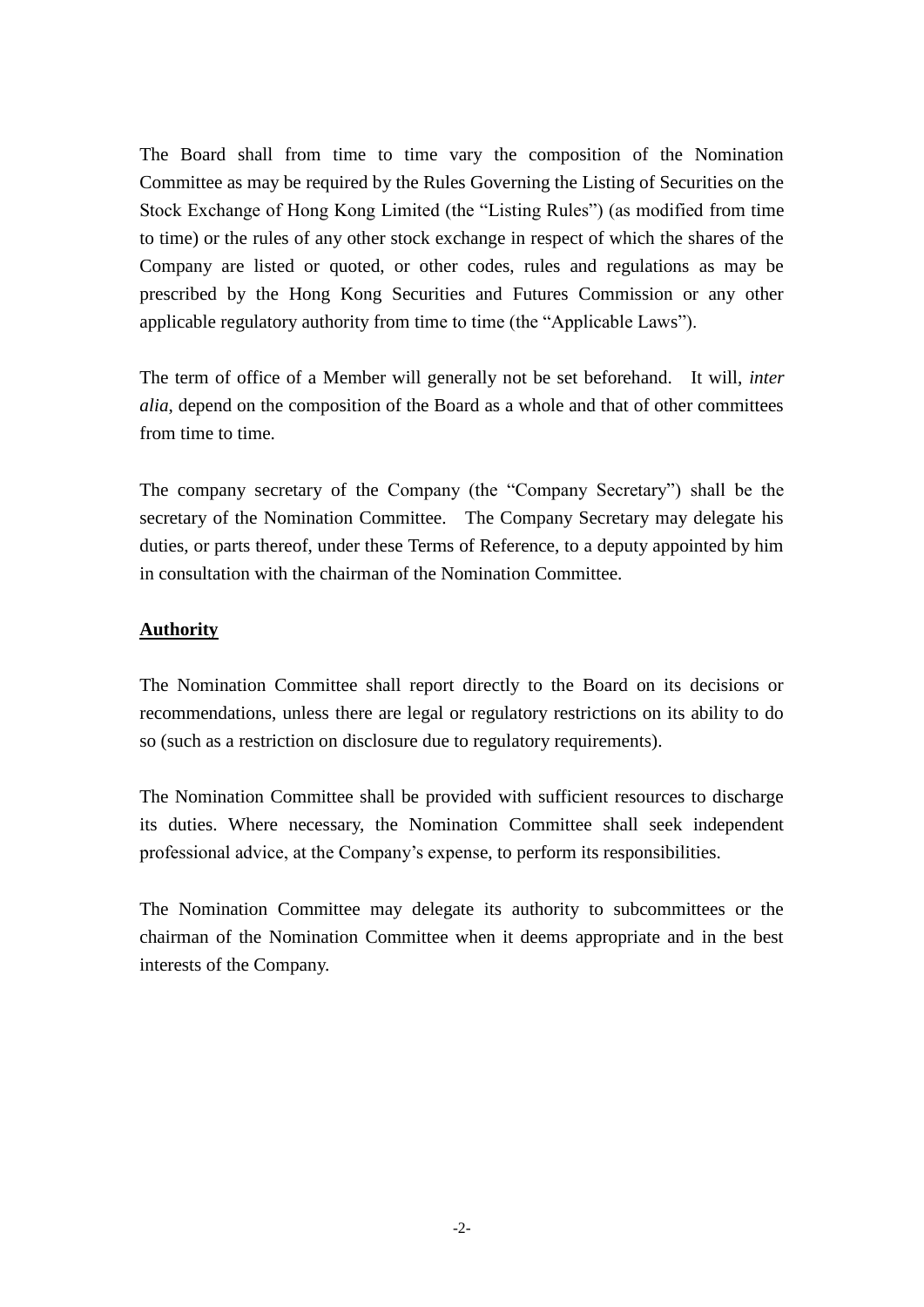#### **Reporting Procedures**

The Nomination Committee shall report to the Board concerning its activities, decisions or recommendations, either orally or in writing on a regular basis, in particular at the first meeting of the Board following the meeting of the Nomination Committee.

#### **Nomination Committee Meetings**

*Frequency* Meetings of the Nomination Committee are in principle called by the Chairman of the Nomination Committee. The Nomination Committee shall meet with such frequency as required to discharge its duties and it is expected that it shall meet at least twice a year. In particular, the Nomination Committee shall meet before the holding of a general meeting or Board meeting where appointment of directors will be considered.

*Notice* Notice of any meetings of the Nomination Committee has to be given at least 14 days prior to any such meeting being held, unless all Members unanimously waive such notice. Irrespective of the length of notice being given, attendance of a meeting by a Member shall be deemed waiver of the requisite length of notice by the Member. Notice of any adjourned meeting is not required if the adjournment is less than 14 days.

*Quorum* The quorum for meetings of the Nomination Committee should be two members, one of whom should be an independent non-executive director.

*Attendance* Only Members are entitled to attend the meetings of the Nomination Committee. However, the Nomination Committee may invite the following persons to attend the meetings of the Nomination Committee, without the authority to vote, if it considers appropriate:

- Company Secretary;
- Legal Counsel; and
- Any other officer or director of the Company.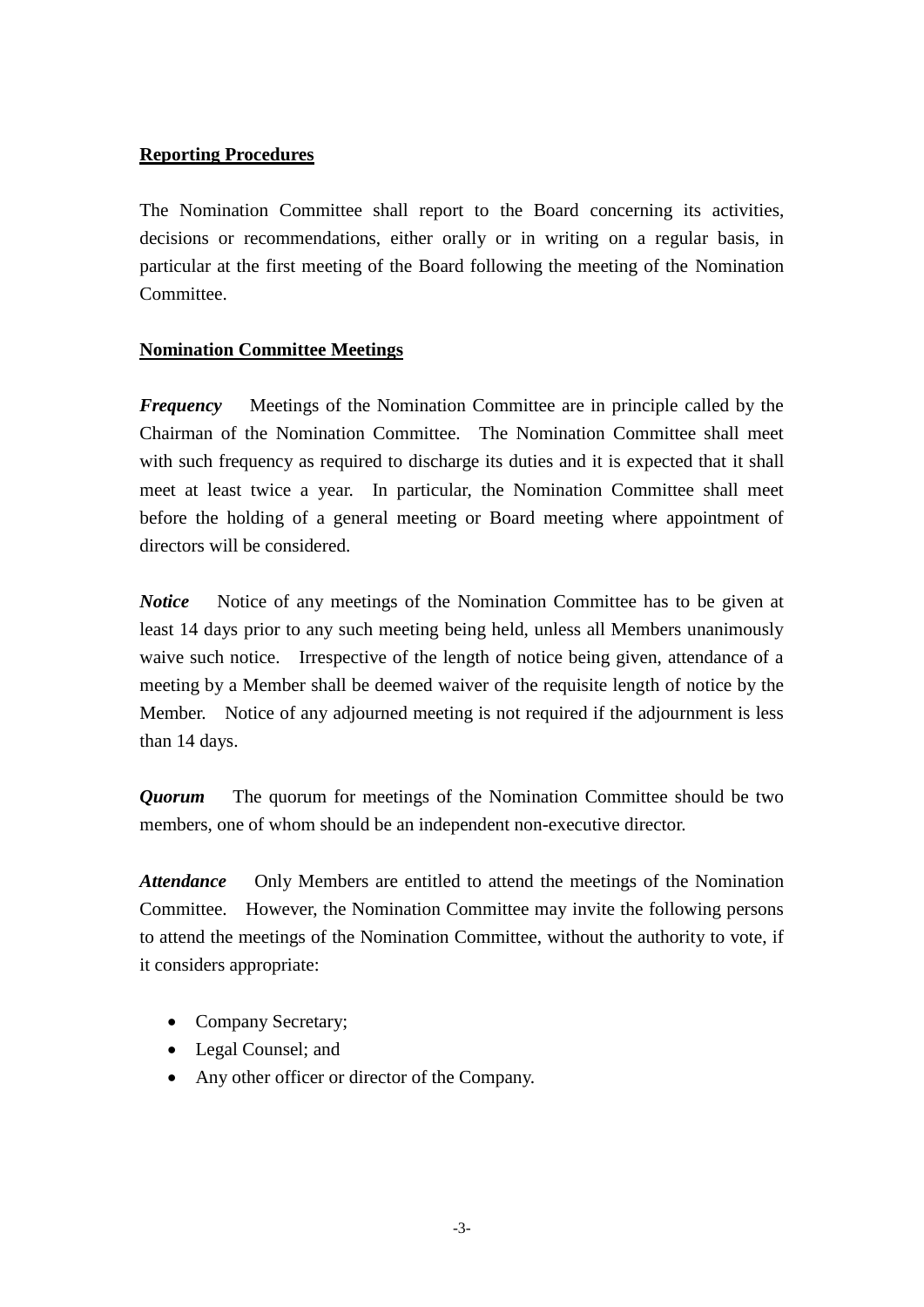#### **Resolutions**

Resolutions of the Nomination Committee shall be passed by a majority of votes, which can also be passed by way of unanimous written resolutions. Meetings can be held in person, by telephone or by video conference.

#### **Minutes**

The secretary of the Nomination Committee should keep full minutes of all Nomination Committee meetings. Draft and final versions of minutes of meetings of the Nomination Committee should be sent to all Members for their comment and records respectively, in both cases within a reasonable time after the meeting.

Minutes of all Nomination Committee meetings will also be sent to other members of the Board at the same time when they are sent to Members.

#### **Duties**

The duties of the Nomination Committee shall include the following aspects:

- to review the structure, size and composition (including the skills, knowledge and experience) of the Board at least annually and make recommendations on any proposed changes to the Board to complement the Company's corporate strategy;
- to formulate a policy of selection and nomination of directors and the procedures for the sourcing of suitably qualified directors for consideration of the Board and implement such a policy and procedures once approved;
- to identify individuals suitably qualified to become Board members and select or make recommendations to the Board on the selection of, individuals nominated for directorship;